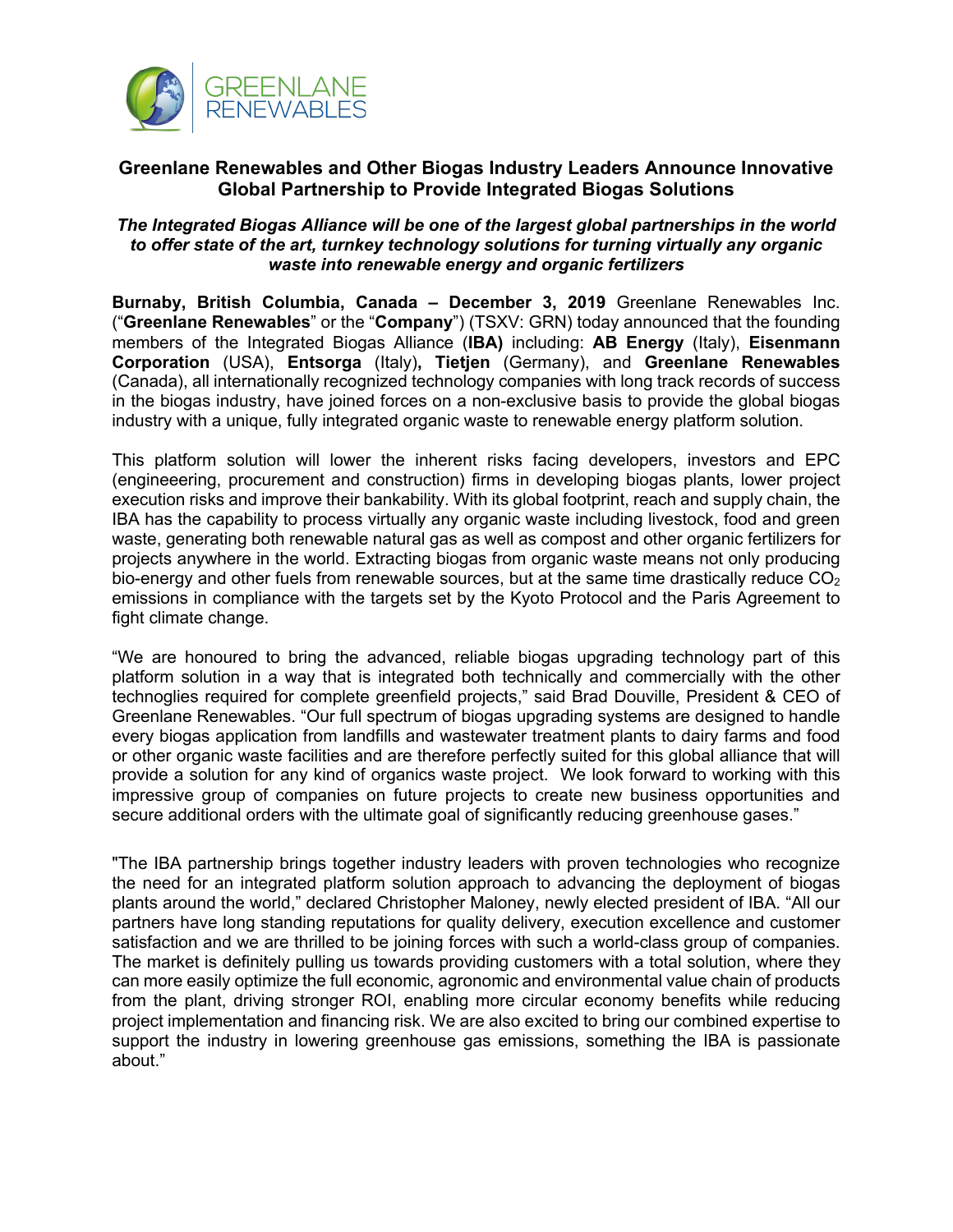## **About the Integrated Biogas Alliance**

**The IBA is made up of** internationally recognized technology companies with long track records of success in the biogas industry including:

**AB Energy** is a company part of AB Group, with headquarters in Orzinuovi, Italy operating in the field of engineering, manufacturing, installation, commissioning and maintenance of cogeneration solutions for any application.

**Eisenmann Corporation**, with headquarters in Crystal Lake, Illinois (USA) has been operating for over 35 years in the field of environmental technologies providing engineering and design, systems integration, installation and commissioning support and after sale service for their semidry anaerobic digestion solutions for multiple organics applications. Eisenmann has their AD technology deployed in almost 100 biogas plants around the world.

**Entsorga**, founded in 1997, headquartered in Tortona (Italy), and active in Europe, the Americas and Africa, is among the leading companies in the sector of green technologies. Entsorga is one of the first movers in the design and construction of waste treatment plants to handle the entire waste treatment cycle. It has a wide portfolio of waste treatment technologies and offers a wide range of services from design to construction and plant management.

**Tietjen** is a privately held company with its roots in grinding, particle size reduction and separation since 1929. Headquartered in Hemdingen near Hamburg, Germany, the company offers a full range of process equipment and services for the animal feed production and the treatment of biomasses, such as food recycling, ethanol production and the biogas industry.

**Greenlane Renewables,** a publicly traded company with headquarters in Vancouver (Canada), is a pioneer in the rapidly emerging renewable natural gas (RNG) market. As a leading global provider of biogas upgrading systems, we help waste producers, gas utilities, and project developers do more with biogas, helping them turn a low-value product into a high-value lowcarbon renewable resource.

For additional information on the IBA, please visit **www.ibabiogas.com**.

## **About Greenlane Renewables**

Greenlane Renewables is a leading global provider of biogas upgrading systems that are helping decarbonize natural gas. Our systems produce clean, low-carbon renewable natural gas from organic waste sources including landfills, wastewater treatment plants, dairy farms, and food waste, suitable for either injection into the natural gas grid or for direct use as vehicle fuel. Greenlane Renewables is the only biogas upgrading company offering the three main technologies; water wash, pressure swing adsorption, and membrane separation. With over 30 years industry experience, patented proprietary technology, and over 100 biogas upgrading units supplied into 18 countries worldwide, including the world's first and second largest biogas upgrading facilities, Greenlane Renewables is inspired by a commitment to helping waste producers improve their environmental impact, green credentials, and bottom line. For further information, please visit www.greenlanerenewables.com.

**For more information, please contact:** Incite Capital Markets Eric Negraeff / Darren Seed